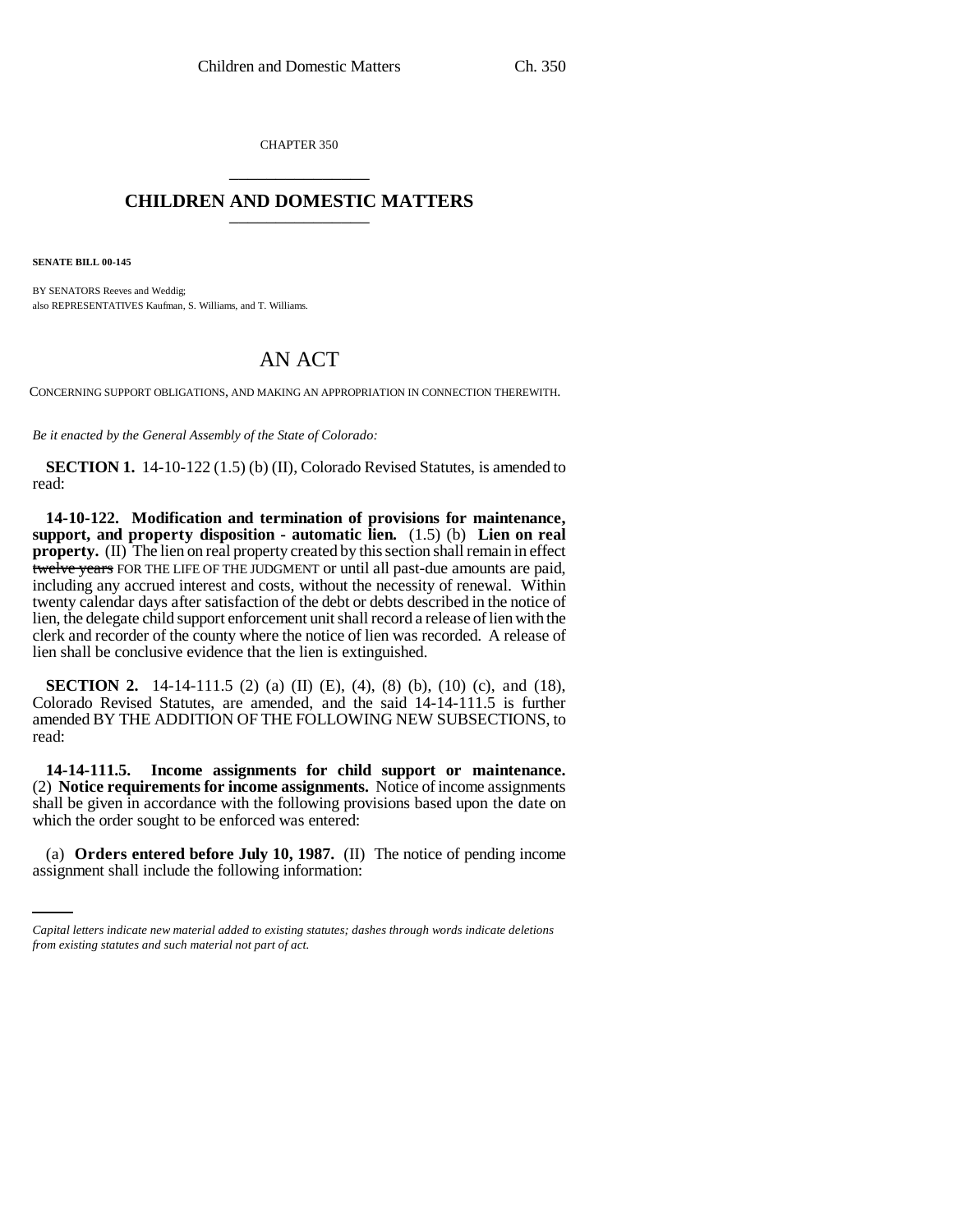(E) That the obligor shall notify the court or the family support registry, if payments are required to be made through the registry, in writing, of any change of address or employment within ten days after the change.

(4) **Notice to withhold income for support.** Ten days after the date the advance notice of activation is mailed to the obligor for income assignments on orders entered during the time periods described in paragraphs (a), (b), and (d) of subsection (2) of this section or immediately for income assignments on orders entered during the time periods described in paragraphs (c), (e), and (f) of subsection (2) of this section, an income assignment may be activated by the obligee by causing  $\alpha$  notice of income assignment A NOTICE TO WITHHOLD INCOME FOR SUPPORT to be served upon the employer, trustee, or other payor of funds, by first class mail, or, in a case where the department of human services is the trustee for purposes of an unemployment benefit intercept pursuant to section 8-73-102 (5), C.R.S., by electronic service. Receipt of notice by the employer, trustee, or other payor of funds confers jurisdiction of the court over the employer, trustee, or other payor of funds. In circumstances in which the source of income to the obligor is unemployment compensation benefits and the custodian of the child is receiving support enforcement services pursuant to section 26-13-106, C.R.S., no notice of income assignment NOTICE TO WITHHOLD INCOME FOR SUPPORT shall be required. In such cases, the state child support enforcement agency shall electronically intercept the unemployment compensation benefits through an automated interface with the department of labor and employment. In all other cases, the notice of income assignment NOTICE TO WITHHOLD INCOME FOR SUPPORT shall contain THE FOLLOWING INFORMATION AND, EXCEPT IN CASES IN WHICH THE OBLIGEE IS RECEIVING CHILD SUPPORT ENFORCEMENT SERVICES PURSUANT TO SECTION 26-13-106, C.R.S., SHALL HAVE A CERTIFIED COPY OF THE SUPPORT ORDER ATTACHED THERETO:

(a) The name address, and social security number of the obligor;

(b) A statement that the income assignment is to take effect WITHHOLDING MUST BEGIN no later than the first pay period that begins at least fourteen WORKING days after the mailing date on the notice of income assignment DATE ON THE NOTICE TO WITHHOLD INCOME FOR SUPPORT;

(c) Instructions concerning withholding the deductions, including:

(I) The amount to be withheld for current support and CURRENT MAINTENANCE WHEN INCLUDED IN THE CHILD SUPPORT ORDER, the amount to be withheld for arrears PAST DUE SUPPORT, THE AMOUNT TO BE WITHHELD FOR PAST DUE MAINTENANCE WHEN INCLUDED IN THE CHILD SUPPORT ORDER, THE AMOUNT TO BE WITHHELD FOR CHILD SUPPORT DEBT, THE AMOUNT TO BE WITHHELD FOR MEDICAL SUPPORT, THE AMOUNT TO BE WITHHELD FOR CURRENT MAINTENANCE, THE AMOUNT TO BE WITHHELD FOR PAST DUE MAINTENANCE per month, and THE AMOUNT TO BE WITHHELD FOR PROCESSING FEES, IF ANY. In the event that the pay periods of the employer are more frequent, that the employer shall withhold per pay period an appropriate percentage of the monthly amount due so that the total withheld during the month will total the monthly amount due.

(II) A STATEMENT that the employer, trustee, or other payor of funds may extract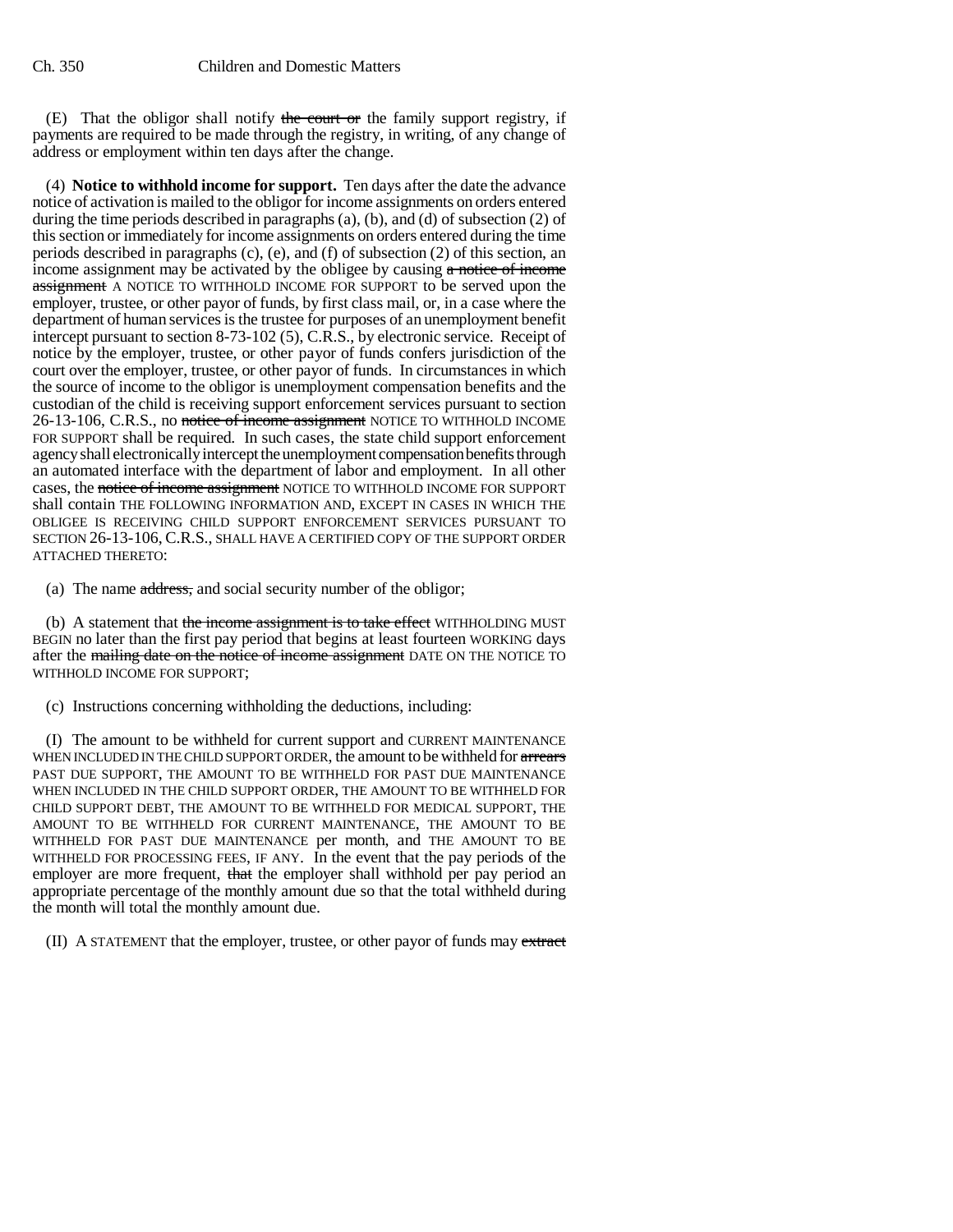a processing fee of up to five dollars per month from the remainder of the obligor's income after the deductions and withholding DEDUCT A FEE TO DEFRAY THE COST OF WITHHOLDING AND THAT SUCH EMPLOYER, TRUSTEE, OR OTHER PAYOR OF FUNDS SHALL REFER TO THE LAWS GOVERNING THE WORK STATE OF THE EMPLOYEE FOR THE ALLOWABLE AMOUNT OF SUCH FEE;

(III) That, if section 13-54-104 (3), C.R.S., applies, the employer, trustee, or other payor of funds may not withhold more than the limitations set by said section; and the types of support to be withheld shall have the following priority: Current monthly child support and maintenance when included in the child support order; medical support; child support debt and arrears, including medical support arrears; orders for maintenance only; and processing fees, if any;

(d) Instructions about disbursing the withheld amounts, including the requirements that each disbursement:

(I) Shall be forwarded within seven business WORKING days after the date of each deduction and withholding would have been paid or credited to the employee;

(II) Shall be forwarded to the address indicated on the notice;

(III) Shall be identified by the case number, the name and social security number of each obligor, the date the deduction was made, and the amount of the payment, and the family support registry account number for cases ordered to be paid through the family support registry; and

(IV) May be combined with other disbursements in a single payment to a single court or to the family support registry, if required to be sent to the registry, if the individual amount of each disbursement is identified as required by subparagraph (III) of this paragraph (d);

(e) A statement specifying whether or not the obligor is required to provide health insurance for the children who are the subject of the order;

(f) Instructions that the first disbursement shall contain an indication of whether dependent health insurance coverage is available to the obligor and whether the obligor has elected to enroll the dependents who are the subject of the order in such coverage and that such information shall be included in a disbursement at least annually thereafter or at the next disbursement in the event of any change in the status of health insurance availability or coverage;

 $(g)$  A statement that compliance with the income assignment shall not subject the employer, trustee, or other payor of funds to liability to the obligor for wrongful withholding;

(h) A statement that, noncompliance with the income assignment may subject the employer, trustee, or other payor of funds to the liability and sanctions specified in subsections (8) and (9) of this section IF THE EMPLOYER, TRUSTEE, OR OTHER PAYOR OF FUNDS FAILS TO WITHHOLD INCOME AS THE NOTICE TO WITHHOLD INCOME FOR SUPPORT DIRECTS, THE EMPLOYER, TRUSTEE, OR OTHER PAYOR OF FUNDS SHALL BE LIABLE FOR BOTH THE ACCUMULATED AMOUNT THAT SHOULD HAVE BEEN WITHHELD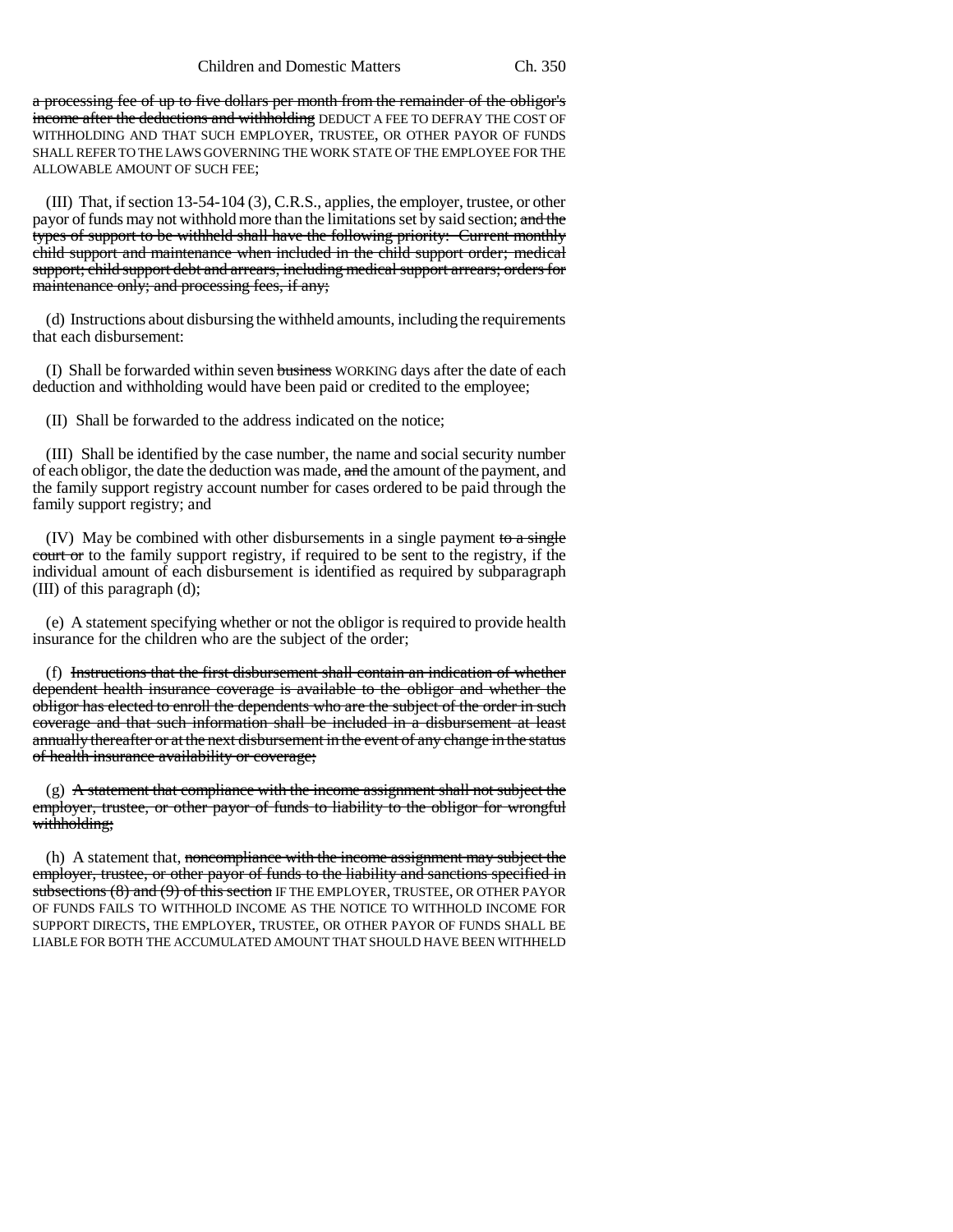FROM THE OBLIGOR'S INCOME AND ANY OTHER PENALTIES SET BY STATE LAW;

(i) A statement that no employer shall discharge or refuse to hire or take THE EMPLOYER, TRUSTEE, OR OTHER PAYOR OF FUNDS SHALL BE SUBJECT TO A FINE DETERMINED UNDER STATE LAW FOR DISCHARGING AN OBLIGOR FROM EMPLOYMENT, REFUSING TO EMPLOY, OR TAKING disciplinary action against an employee OBLIGOR because of the entry or service of a notice of income assignment issued and executed pursuant to this section and that a violation of the same may result in a finding of contempt of court or subject the employer to a fine A NOTICE TO WITHHOLD INCOME FOR SUPPORT;

 $(i)$  A statement that the employer shall notify the court or the family support registry, IN WRITING, if payments are required to be made through the registry in writing, within ten days PROMPTLY after the obligor terminates employment and shall provide the court or the family support registry, if applicable, in writing, with the obligor's NAME, DATE OF SEPARATION, CASE IDENTIFIER WHICH SHALL BE THE FAMILY SUPPORT REGISTRY ACCOUNT NUMBER, last-known HOME address, and social security number and the name AND ADDRESS of the obligor's new employer, if known;

(j.5) A STATEMENT THAT WITHHOLDING UNDER THE NOTICE TO WITHHOLD INCOME FOR SUPPORT HAS PRIORITY OVER ANY OTHER LEGAL PROCESS UNDER STATE LAW AGAINST THE SAME INCOME, THAT FEDERAL TAX LEVIES IN EFFECT BEFORE RECEIPT OF THIS NOTICE TO WITHHOLD INCOME FOR SUPPORT HAVE PRIORITY, AND THAT THE REQUESTING AGENCY SHOULD BE CONTACTED IF THERE ARE FEDERAL TAX LEVIES IN EFFECT;

(k) A statement that as long as the obligor is employed by the employer, the income assignment shall not be terminated or modified, except upon written notice by the obligee, the obligee's representative, the delegate child support enforcement unit, or the court;

(k.5) A STATEMENT THAT THE EMPLOYER, TRUSTEE, OR OTHER PAYOR OF FUNDS MAY BE REQUIRED TO REPORT AND WITHHOLD AMOUNTS FROM LUMP SUM PAYMENTS SUCH AS BONUSES, COMMISSIONS, OR SEVERANCE PAY;

(l) A statement that an employer shall not be required to collect, possess, or control the obligor's tips, and any such tips shall not be owed by an employer to an obligor;

(l.5) A STATEMENT THAT COLORADO EMPLOYERS, TRUSTEES, OR OTHER PAYORS OF FUNDS MUST COMPLY WITH THIS SECTION.

(8) An employer, trustee, or other payor of funds subject to this section who:

(b) Wrongfully fails to withhold income in accordance with the provisions of this section may be held SHALL BE liable for an amount up to BOTH the accumulated amount the employer, trustee, or other payor of funds should have withheld from the obligor's income AND ANY OTHER PENALTIES SET BY STATE LAW;

(10) (c) An income assignment shall be terminated when the court order for support is terminated ALL CURRENT MAINTENANCE WHEN INCLUDED IN THE CHILD SUPPORT ORDER, PAST DUE SUPPORT, PAST DUE MAINTENANCE WHEN INCLUDED IN THE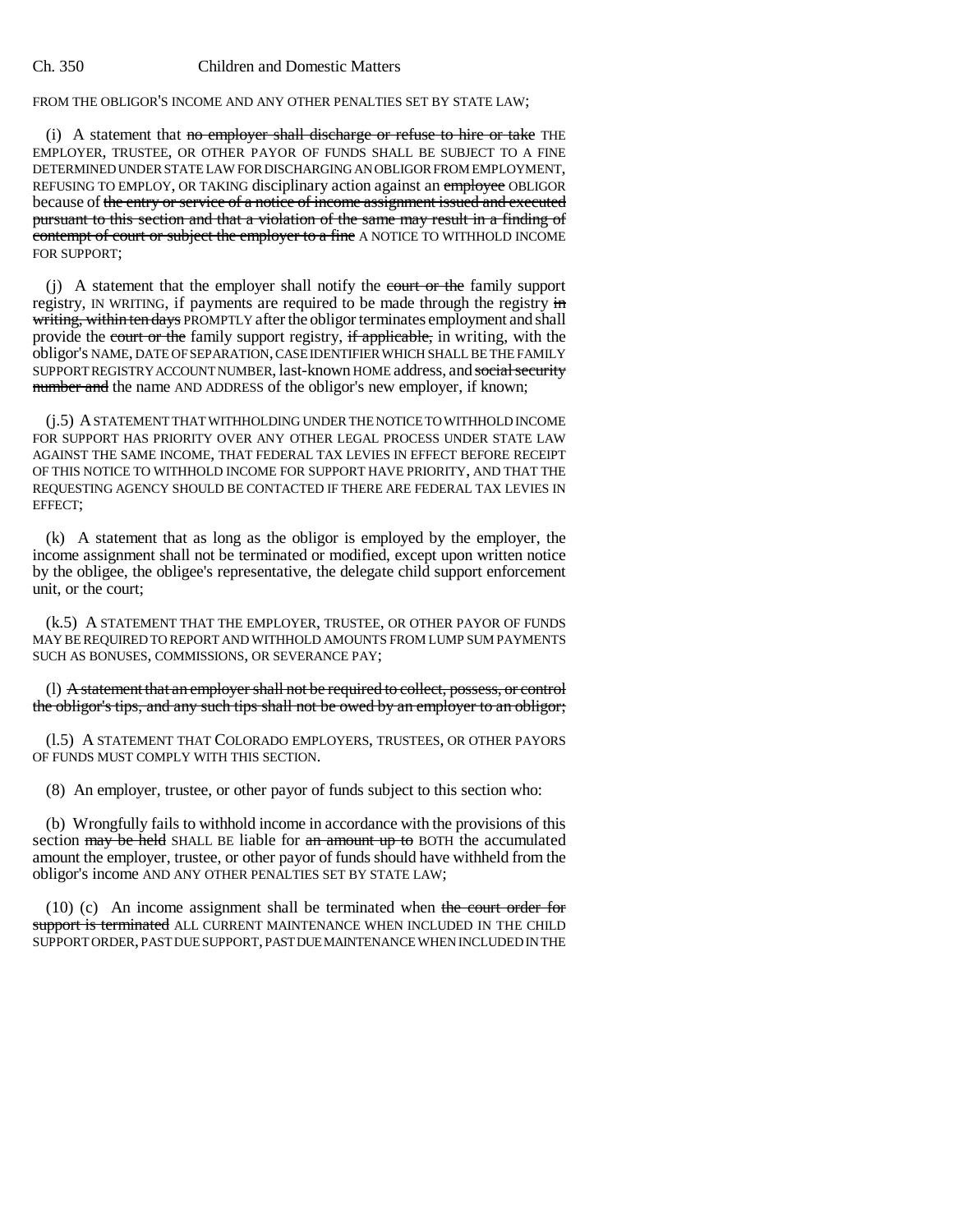CHILD SUPPORT ORDER, CHILD SUPPORT DEBT, MEDICAL SUPPORT, CURRENT MONTHLY CHILD SUPPORT, CURRENT MAINTENANCE, PAST DUE MAINTENANCE, AND PROCESSING FEES, IF ANY, OWED UNDER THE SUPPORT ORDER ARE PAID IN FULL.

(16.3) THE EMPLOYER, TRUSTEE, OR OTHER PAYOR OF FUNDS SHALL INCLUDE WITH THE FIRST DISBURSEMENT AN INDICATION OF WHETHER DEPENDENT HEALTH INSURANCE COVERAGE IS AVAILABLE TO THE OBLIGOR AND WHETHER THE OBLIGOR HAS ELECTED TO ENROLL THE DEPENDENTS WHO ARE THE SUBJECT OF THE ORDER IN SUCH COVERAGE AND THAT SUCH INFORMATION SHALL BE INCLUDED IN A DISBURSEMENT AT LEAST ANNUALLY THEREAFTER OR AT THE NEXT DISBURSEMENT IN THE EVENT OF ANY CHANGE IN THE STATUS OF HEALTH INSURANCE AVAILABILITY OR COVERAGE.

(16.5) THE EMPLOYER SHALL NOT BE REQUIRED TO COLLECT, POSSESS, OR CONTROL THE OBLIGOR'S TIPS, AND ANY SUCH TIPS SHALL NOT BE OWED BY AN EMPLOYER TO AN OBLIGOR.

(16.7) THE EMPLOYER, TRUSTEE, OR OTHER PAYOR OF FUNDS MAY EXTRACT A PROCESSING FEE OF UP TO FIVE DOLLARS PER MONTH FROM THE REMAINDER OF THE OBLIGOR'S INCOME AFTER THE DEDUCTION AND WITHHOLDING.

(18) For those cases in which services are being rendered pursuant to article 13 of title 26, C.R.S., the state department of human services shall promulgate rules requiring that a notice be sent to all obligors, once the assignment has been executed, stating that the income assignment has commenced.

(19) A PERSON SUBMITTING A FRAUDULENT NOTICE TO WITHHOLD INCOME FOR SUPPORT TO AN EMPLOYER, TRUSTEE, OR OTHER PAYOR OF FUNDS SHALL BE SUBJECT TO A FINE OF NOT LESS THAN ONE THOUSAND DOLLARS AND COURT COSTS AND ATTORNEY FEES.

**SECTION 3.** The introductory portion to 14-14-111.5 (4), Colorado Revised Statutes, is amended, and the said 14-14-111.5 (4) is further amended BY THE ADDITION OF THE FOLLOWING NEW PARAGRAPHS, to read:

**14-14-111.5. Income assignments for child support or maintenance.** (4) **Notice to withhold income for support.** Ten days after the date the advance notice of activation is mailed to the obligor for income assignments on orders entered during the time periods described in paragraphs (a), (b), and (d) of subsection (2) of this section or immediately for income assignments on orders entered during the time periods described in paragraphs (c), (e), and (f) of subsection (2) of this section, an income assignment may be activated by the obligee by causing a notice of income assignment A NOTICE TO WITHHOLD INCOME FOR SUPPORT to be served upon the employer, trustee, or other payor of funds, by first class mail, or, in a case where the department of human services is the trustee for purposes of an unemployment benefit intercept pursuant to section 8-73-102 (5), C.R.S., by electronic service. Receipt of notice by the employer, trustee, or other payor of funds confers jurisdiction of the court over the employer, trustee, or other payor of funds. In circumstances in which the source of income to the obligor is unemployment compensation benefits and the custodian of the child is receiving support enforcement services pursuant to section 26-13-106, C.R.S., no notice of income assignment NOTICE TO WITHHOLD INCOME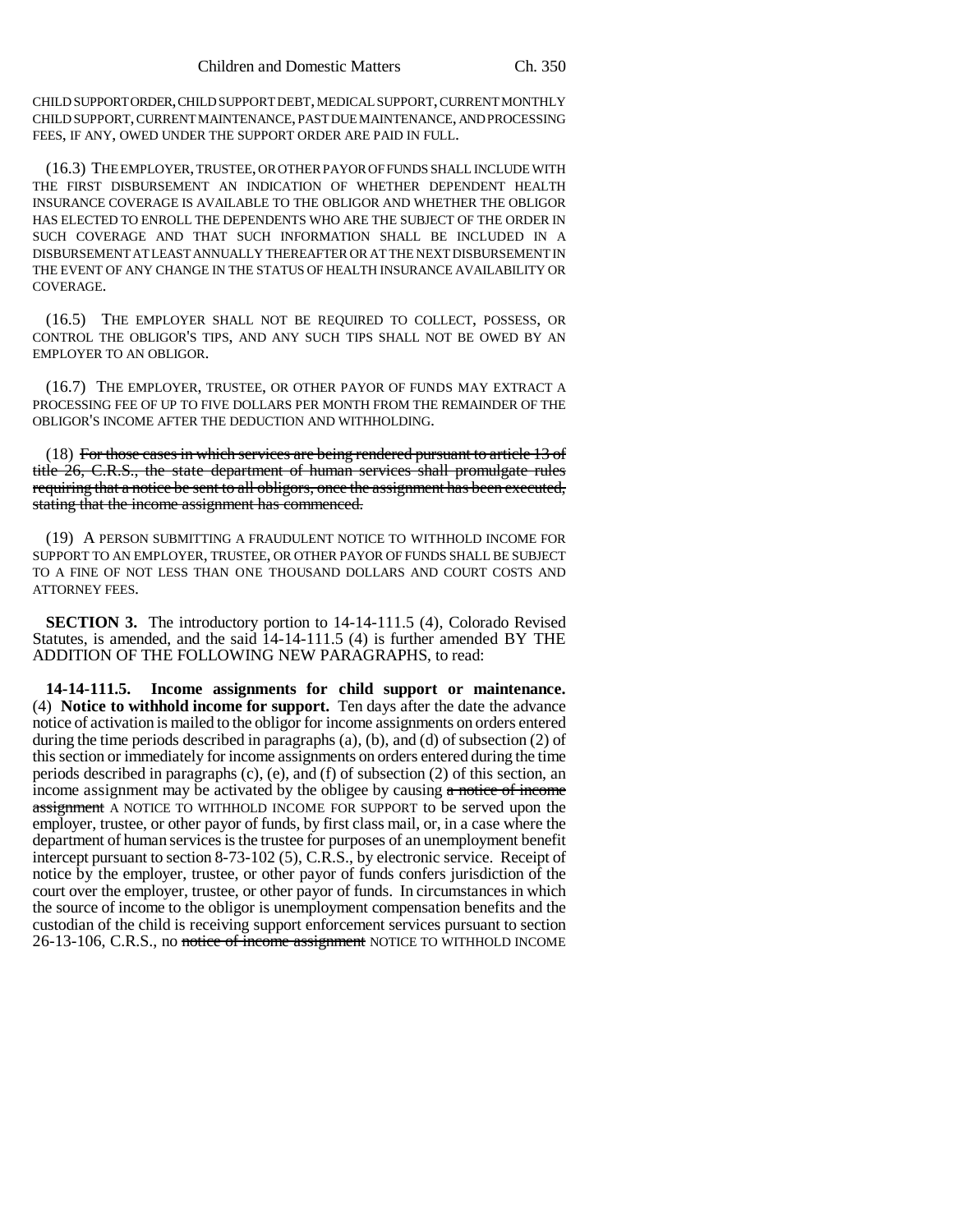FOR SUPPORT shall be required. In such cases, the state child support enforcement agency shall electronically intercept the unemployment compensation benefits through an automated interface with the department of labor and employment. In all other cases, the notice of income assignment NOTICE TO WITHHOLD INCOME FOR SUPPORT shall contain THE FOLLOWING INFORMATION AND, EXCEPT IN CASES IN WHICH THE OBLIGEE IS RECEIVING CHILD SUPPORT ENFORCEMENT SERVICES PURSUANT TO SECTION 26-13-106, C.R.S., SHALL HAVE A CERTIFIED COPY OF THE SUPPORT ORDER ATTACHED THERETO:

(m) A STATEMENT THAT, IF THE DESIGNATED FIELD ON THE NOTICE TO WITHHOLD INCOME FOR SUPPORT IS CHECKED, THE EMPLOYER, TRUSTEE, OR OTHER PAYOR OF FUNDS IS REQUIRED TO PROVIDE A COPY OF THE NOTICE TO WITHHOLD INCOME FOR SUPPORT TO THE OBLIGOR.

(n) A STATEMENT THAT A FRAUDULENT SUBMISSION OF A NOTICE TO WITHHOLD INCOME FOR SUPPORT SHALL SUBJECT THE PERSON SUBMITTING THE NOTICE TO AN EMPLOYER, TRUSTEE, OR OTHER PAYOR OF FUNDS TO A FINE OF NOT LESS THAN ONE THOUSAND DOLLARS AND COURT COSTS AND ATTORNEY FEES.

**SECTION 4.** 14-5-501, Colorado Revised Statutes, is amended to read:

**14-5-501. Employer's receipt of income-withholding order of another state.** An income-withholding order issued in another state may be sent by first class mail to the person or entity defined as the obligor's employer under the income-withholding law of this state without first filing a petition or comparable pleading or registering the order with a tribunal of this state.

**SECTION 5.** 14-5-502 (b), Colorado Revised Statutes, is amended to read:

**14-5-502. Employer's compliance with income-withholding order of another** state. (b) The employer shall treat a certified copy of an income-withholding order or an authenticated copy of an administrative order issued by the equivalent of a state child support enforcement agency or delegate child support enforcement unit of another state issued in another state which appears regular on its face as if it had been issued by a tribunal of this state.  $\sigma r$  by a delegate child support enforcement unit of this state.

**SECTION 6.** 14-10-115 (18), Colorado Revised Statutes, is amended to read:

**14-10-115. Child support - guidelines - schedule of basic child support obligations - repeal.** (18) (a) The child support guidelines and general child support issues shall be reviewed and the results of such review and any recommended changes shall be reported to the governor and to the general assembly on or before December 1, 1991, and at least every four years thereafter by a child support commission, which commission is hereby created. As part of its review, the commission must consider economic data on the cost of raising children and analyze case data on the application of, and deviations from, the guidelines to be used in the commission's review to ensure that deviations from the guidelines are limited. In addition, the commission shall review issues identified in the federal "Personal Responsibility and Work Opportunity Reconciliation Act of 1996", Public Law 104-193, including out-of-wedlock births and the prevention of teen pregnancy. The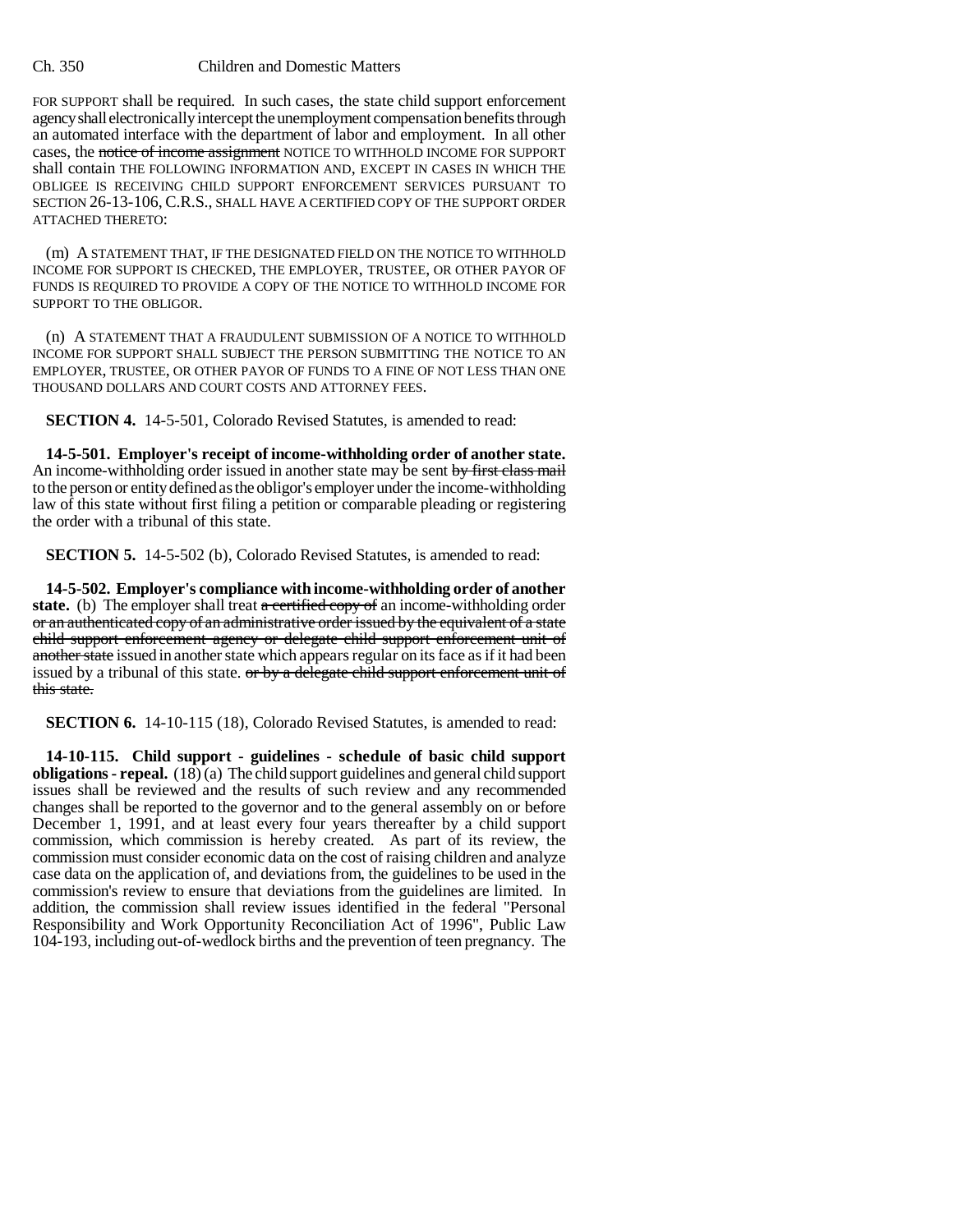Children and Domestic Matters Ch. 350

child support commission shall consist of no more than fifteen members. The governor shall appoint no fewer than two interested citizens to the commission. Eleven members of the commission appointed by the governor shall include a male custodial parent, a female custodial parent, a male noncustodial parent, a female noncustodial parent, a joint custodial parent, a parent in an intact family, a judge or court magistrate, the director of the division in the state department of human services which is responsible for child support enforcement or his or her designee, an attorney who is knowledgeable in child support, and a director of a county department of social services. In making his or her appointments to the commission, the governor shall attempt to assure geographical diversity by appointing at least one member from each of the congressional districts in the state. The remaining two members of the commission shall be a member of the house of representatives appointed by the speaker of the house of representatives and a member of the senate appointed by the president of the senate and shall not be members of the same political party. The parent representatives, attorney representative, public members, and the legislative members shall not be employees of public agencies or courts which deal with child support issues. Members of the child support commission shall not be compensated for their services on the commission; except that members shall be reimbursed for actual and necessary expenses for travel and mileage incurred in connection with their duties. The child support commission is authorized, subject to appropriation, to incur expenses related to its work, including the costs associated with public hearings, printing, travel, and research.

(b) (Deleted by amendment, L. 92, p. 188, § 1, effective August 1, 1992.)

(c) (Deleted by amendment, L. 91, p. 234, § 1, effective July 1, 1991.)

(d) (Deleted by amendment, L. 92, p. 188, § 1, effective August 1, 1992.)

(e) (Deleted by amendment, L. 94, p. 1536, § 5, effective July 1, 1994.)

(f) IN REVIEWING THE CHILD SUPPORT GUIDELINES AS REQUIRED IN PARAGRAPH (a) OF THIS SUBSECTION (18), THE CHILD SUPPORT COMMISSION SHALL STUDY THE FOLLOWING ISSUES:

(I) THE MERITS OF A STATUTORY TIME LIMITATION OR THE APPLICATION OF THE DOCTRINE OF LACHES OR SUCH OTHER TIME-LIMITING PROVISION ON THE ENFORCEMENT OF SUPPORT JUDGMENTS THAT ARISE PURSUANT TO THE PROVISIONS OF SECTION 14-10-122;

(II) WHETHER DIFFERENT TIME LIMITATIONS ON THE ENFORCEMENT OF SUPPORT JUDGMENTS SHOULD APPLY DEPENDING ON WHETHER SUPPORT PAYMENTS ARE MADE DIRECTLY TO AN OBLIGEE OR WHETHER SUCH PAYMENTS ARE MADE THROUGH THE FAMILY SUPPORT REGISTRY;

(III) THE MERITS OF SUPPORT JUDGMENTS ARISING AUTOMATICALLY AS PROVIDED IN SECTION 14-10-122 (1) (c); AND

(IV) WHETHER SUPPORT OBLIGORS SHOULD RECEIVE ADDITIONAL NOTICE AND AN OPPORTUNITY FOR HEARING PRIOR TO EXECUTION ON SUCH JUDGMENTS.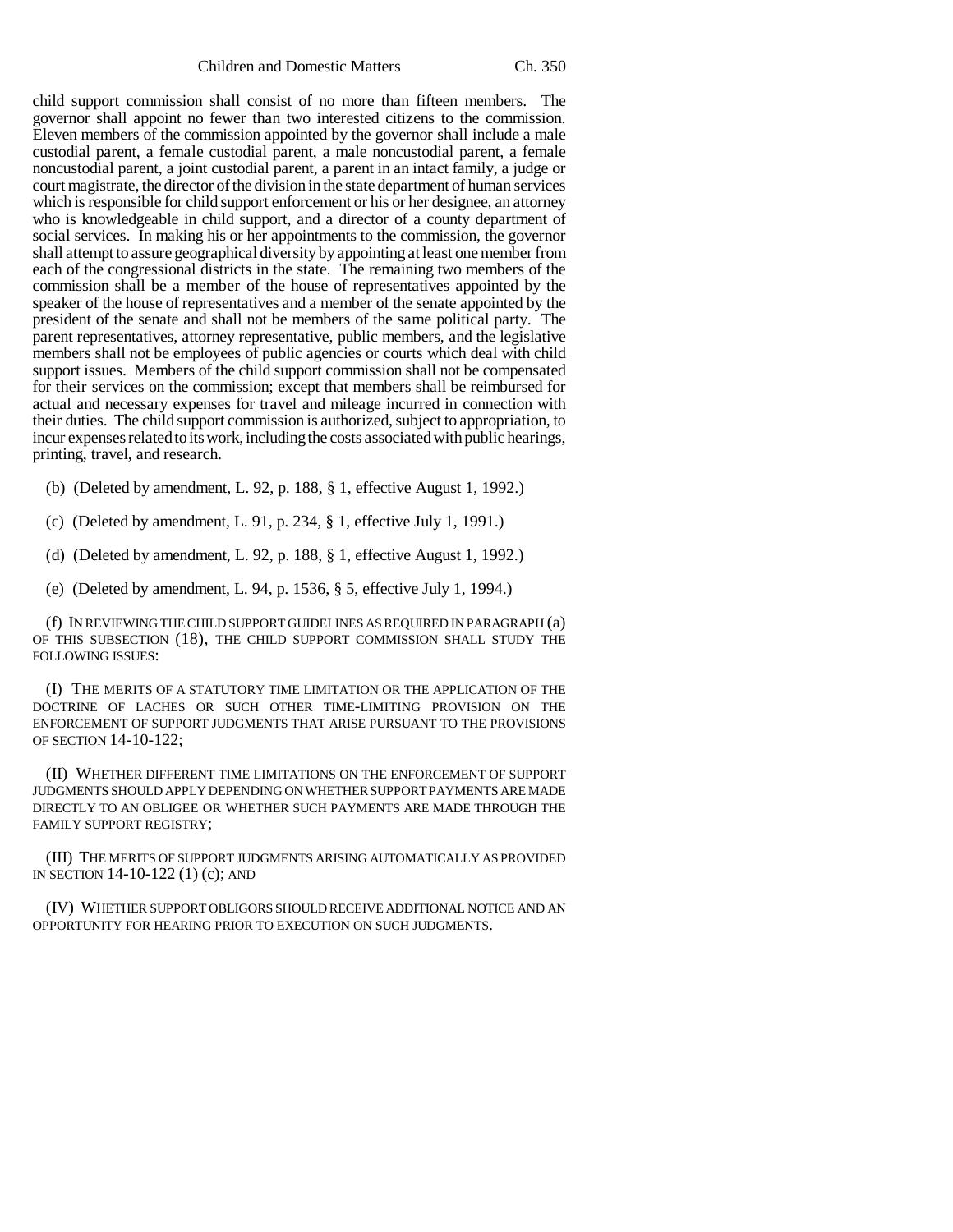**SECTION 7.** 26-2-108 (1) (b), Colorado Revised Statutes, is amended to read:

**26-2-108. Granting of assistance payments and social services.** (1) (b) In determining the amount of assistance payments to be granted, due account shall be taken of any income or property available to the applicant and any support, either in cash or in kind, which the applicant may receive from other sources, pursuant to rules of the state department. EFFECTIVE JULY 1, 2000, A COUNTY MAY PAY TANF-ELIGIBLE FAMILIES AN AMOUNT THAT IS EQUAL TO THE STATE AND COUNTY SHARE OF CHILD SUPPORT COLLECTIONS AS DESCRIBED IN SECTION 26-13-108 (1). SUCH PAYMENTS SHALL NOT BE CONSIDERED INCOME FOR THE PURPOSE OF GRANT CALCULATION. HOWEVER, SUCH INCOME SHALL BE CONSIDERED INCOME FOR PURPOSES OF DETERMINING ELIGIBILITY. IF A COUNTY CHOOSES TO PAY CHILD SUPPORT COLLECTIONS DIRECTLY TO A TANF-ELIGIBLE FAMILY, THE COUNTY SHALL REPORT SUCH PAYMENTS TO THE STATE DEPARTMENT FOR THE MONTH IN WHICH THEY OCCUR AND INDICATE THE CHOICE OF THIS OPTION IN ITS PERFORMANCE CONTRACT FOR COLORADO WORKS. For the purposes of determining eligibility for public assistance or the amount of assistance payments, compensation received by the applicant pursuant to the "Colorado Crime Victim Compensation Act", part 1 of article 4.1 of title 24, C.R.S., shall not be considered as income, property, or support available to such applicant.

**SECTION 8.** 26-13-108, Colorado Revised Statutes, is amended BY THE ADDITION OF A NEW SUBSECTION to read:

**26-13-108. Recovery of public assistance paid for child support and maintenance.** (3) EFFECTIVE JULY 1, 2000, A COUNTY MAY PAY FAMILIES THAT ARE ELIGIBLE FOR TEMPORARY ASSISTANCE TO NEEDY FAMILIES, PURSUANT TO PART 7 OF ARTICLE 2 OF THIS TITLE, AN AMOUNT THAT IS EQUAL TO THE STATE AND COUNTY SHARE OF CHILD SUPPORT COLLECTIONS AS DESCRIBED IN SUBSECTION (1) OF THIS SECTION. SUCH PAYMENTS SHALL NOT BE CONSIDERED INCOME FOR THE PURPOSE OF GRANT CALCULATION. HOWEVER, SUCH INCOME SHALL BE CONSIDERED INCOME FOR PURPOSES OF DETERMINING ELIGIBILITY. IF A COUNTY CHOOSES TO PAY CHILD SUPPORT COLLECTIONS DIRECTLY TO A FAMILY THAT IS ELIGIBLE FOR TEMPORARY ASSISTANCE TO NEEDY FAMILIES, PURSUANT TO PART 7 OF ARTICLE 2 OF THIS TITLE, THE COUNTY SHALL REPORT SUCH PAYMENTS TO THE STATE DEPARTMENT FOR THE MONTH IN WHICH THE PAYMENTS ARE MADE AND SHALL INDICATE THE CHOICE OF THIS OPTION IN ITS PERFORMANCE CONTRACT FOR COLORADO WORKS.

**SECTION 9.** Article 13 of title 26, Colorado Revised Statutes, is amended BY THE ADDITION OF A NEW SECTION to read:

**26-13-122.5. Administrative lien and attachment of inmate bank accounts.** (1) THE STATE CHILD SUPPORT ENFORCEMENT AGENCY OR THE DELEGATE CHILD SUPPORT ENFORCEMENT UNIT MAY ISSUE A NOTICE OF ADMINISTRATIVE LIEN AND ATTACHMENT, ONLY WHEN SUCH NOTICE IS PRESCRIBED AND APPROVED BY THE STATE CHILD SUPPORT ENFORCEMENT AGENCY, TO THE DEPARTMENT OF CORRECTIONS OR ITS AGENT HAVING CUSTODY OR CONTROL OF INMATE BANK ACCOUNTS IN ORDER TO WITHHOLD FUNDS FROM THE BANK ACCOUNT OF A STATE PRISONER, AS DEFINED IN SECTION 17-1-102 (8), C.R.S., WHO IS AN OBLIGOR RESPONSIBLE FOR THE SUPPORT OF A CHILD OR CHILDREN ON WHOSE BEHALF THE OBLIGEE IS RECEIVING SUPPORT ENFORCEMENT SERVICES FROM THE STATE CHILD SUPPORT ENFORCEMENT AGENCY OR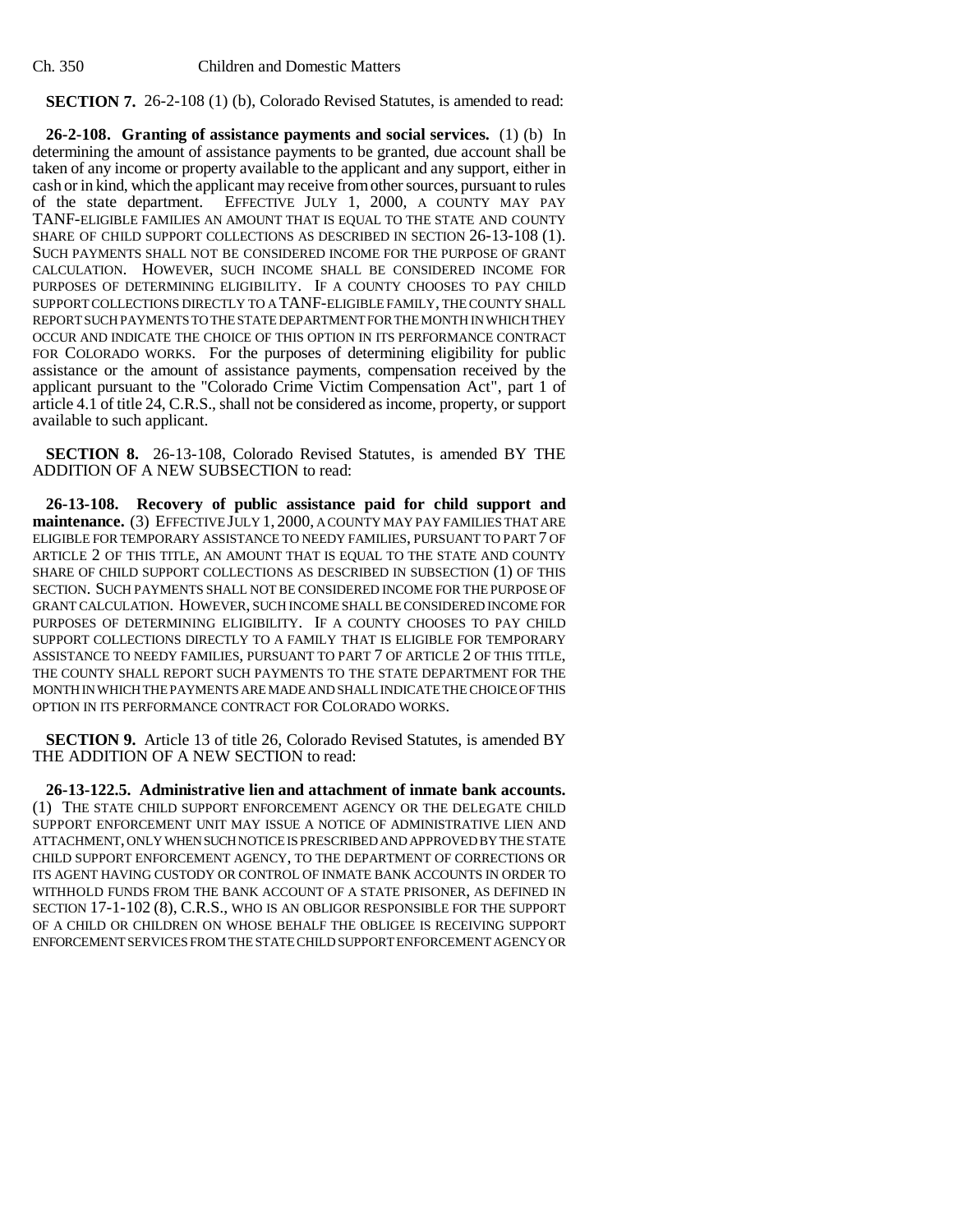A DELEGATE CHILD SUPPORT ENFORCEMENT UNIT PURSUANT TO THIS ARTICLE OR WHO IS AN OBLIGOR RESPONSIBLE FOR THE PAYMENT OF MAINTENANCE OR MAINTENANCE WHEN COMBINED WITH CHILD SUPPORT AND THE OBLIGEE IS RECEIVING SUPPORT ENFORCEMENT SERVICES FROM THE STATE CHILD SUPPORT ENFORCEMENT AGENCY OR A DELEGATE CHILD SUPPORT ENFORCEMENT UNIT PURSUANT TO THIS ARTICLE.

(2) A COPY OF THE ADMINISTRATIVE LIEN AND ATTACHMENT SHALL BE PROVIDED TO THE OBLIGOR BY THE DEPARTMENT OF CORRECTIONS OR ITS AGENT AND SHALL INCLUDE INFORMATION ON THE OBLIGOR'S RIGHT TO OBJECT TO THE ADMINISTRATIVE LIEN AND ATTACHMENT AND TO REQUEST AN ADMINISTRATIVE REVIEW PURSUANT TO THE RULES OF THE STATE BOARD.

(3) THE NOTICE OF ADMINISTRATIVE LIEN AND ATTACHMENT SHALL CONTAIN:

(a) THE NAME AND ADDRESS OF THE CORRECTIONAL FACILITY OR ENTITY THAT WITHHOLDS FUNDS FROM INMATE BANK ACCOUNTS;

(b) THE NAME AND SOCIAL SECURITY NUMBER OF THE INMATE AND THE NAME OF THE CORRECTIONAL FACILITY IN WHICH THE INMATE IS INCARCERATED;

(c) THE TOTAL AMOUNT OWED FOR CURRENT MONTHLY CHILD SUPPORT, CURRENT MAINTENANCE WHEN COMBINED WITH CHILD SUPPORT, CURRENT MAINTENANCE, PAST DUE CHILD SUPPORT, PAST DUE MAINTENANCE WHEN COMBINED WITH CHILD SUPPORT, PAST DUE MAINTENANCE, CHILD SUPPORT DEBT, RETROACTIVE CHILD SUPPORT, OR MEDICAL SUPPORT;

(d) THE AMOUNT OR PERCENTAGE OF FUNDS TO BE WITHHELD MONTHLY FROM INMATE BANK ACCOUNTS NOT TO EXCEED TWENTY PERCENT OF THE INMATE ACCOUNT EACH MONTH;

(e) A STATEMENT THAT THE NOTICE OF ADMINISTRATIVE LIEN AND ATTACHMENT IS TO TAKE EFFECT NO LATER THAN FORTY-FIVE DAYS AFTER RECEIPT OF THE NOTICE BY THE DEPARTMENT OF CORRECTIONS;

(f) A STATEMENT THAT IF MORE THAN ONE NOTICE OF ADMINISTRATIVE LIEN AND ATTACHMENT IS RECEIVED FOR THE SAME OBLIGOR, THE PRIORITIES SET FORTH IN SUBSECTION (4) OF THIS SECTION SHALL APPLY;

(g) INSTRUCTION ON THE DISBURSEMENT OF THE WITHHELD AMOUNTS, INCLUDING THE REQUIREMENTS THAT EACH DISBURSEMENT:

(I) SHALL BE FORWARDED TO THE FAMILY SUPPORT REGISTRY;

(II) SHALL BE FORWARDED WITHIN TEN CALENDAR DAYS AFTER THE DATE OF EACH DEDUCTION AND WITHHOLDING;

(III) SHALL BE IDENTIFIED BY THE CASE NUMBER, THE FAMILY SUPPORT REGISTRY ACCOUNT NUMBER, AND THE NAME AND SOCIAL SECURITY NUMBER OF THE OLBIGOR AND SHALL IDENTIFY THE DATE THE DEDUCTION WAS MADE AND THE AMOUNT OF THE PAYMENT;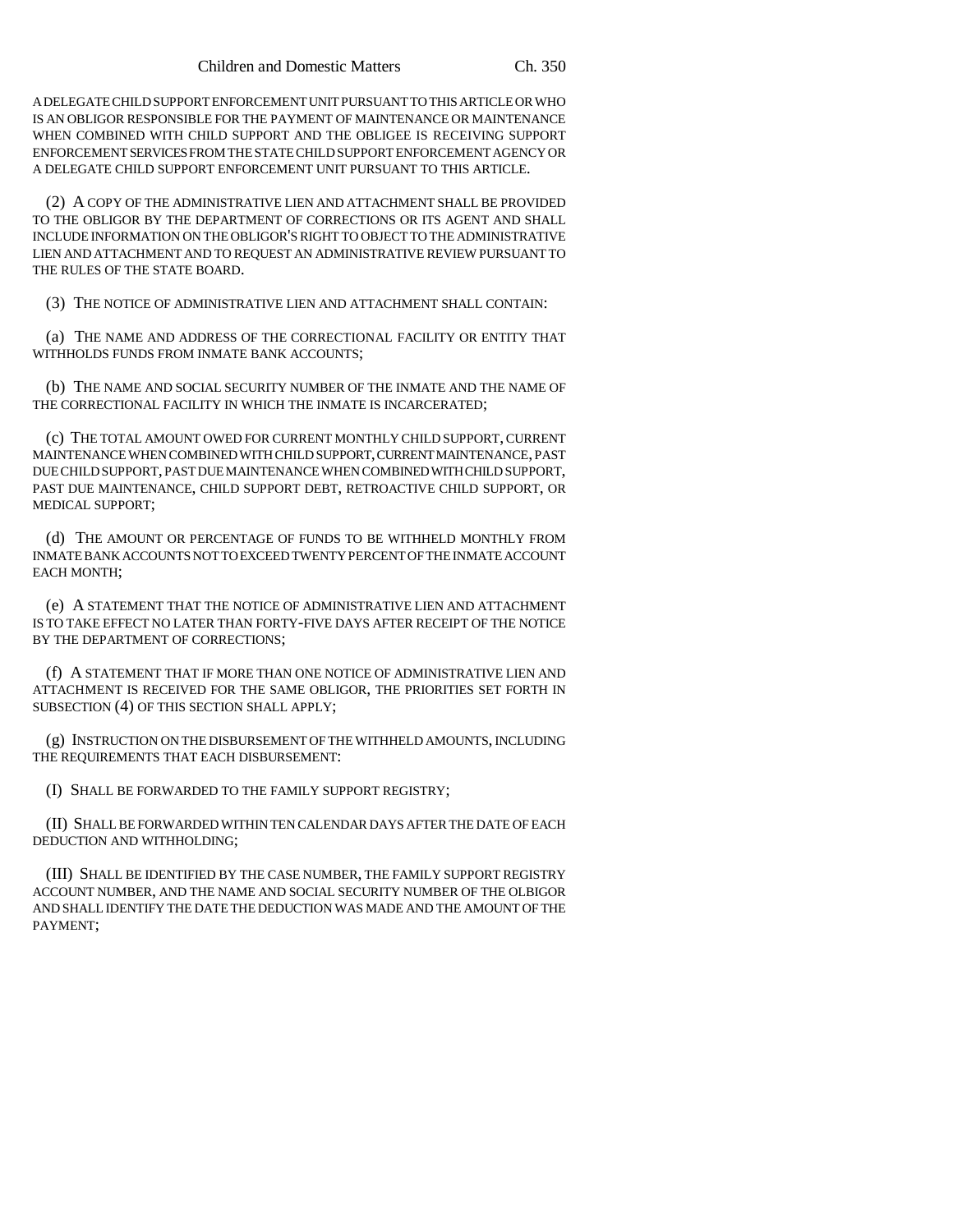(h) A STATEMENT THAT COMPLIANCE WITH THE NOTICE OF ADMINISTRATIVE LIEN AND ATTACHMENT SHALL NOT SUBJECT THE DEPARTMENT OF CORRECTIONS OR ITS AGENT TO LIABILITY TO THE OBLIGOR FOR WRONGFUL WITHHOLDING OF FUNDS;

(i) A STATEMENT THAT, AS LONG AS THE OBLIGOR IS INCARCERATED AND HAS AN OBLIGATION PURSUANT TO PARAGRAPH (c) OF THIS SUBSECTION (3), THE NOTICE OF ADMINISTRATIVE LIEN AND ATTACHMENT SHALL NOT BE TERMINATED OR MODIFIED, EXCEPT UPON WRITTEN NOTICE BY THE STATE CHILD SUPPORT ENFORCEMENT AGENCY OR THE DELEGATE CHILD SUPPORT ENFORCEMENT UNIT, UNLESS THE INMATE IS INDIGENT ACCORDING TO DEPARTMENT OF CORRECTIONS GUIDELINES.

(4) AN ADMINISTRATIVE LIEN AND ATTACHMENT FOR THE COLLECTION FROM INMATE BANK ACCOUNTS OF CURRENT MONTHLY CHILD SUPPORT, CURRENT MAINTENANCE WHEN COMBINED WITH CHILD SUPPORT, CURRENT MAINTENANCE, PAST DUE CHILD SUPPORT, PAST DUE MAINTENANCE WHEN COMBINED WITH CHILD SUPPORT, PAST DUE MAINTENANCE, CHILD SUPPORT DEBT, RETROACTIVE CHILD SUPPORT, OR MEDICAL SUPPORT SHALL BE CONTINUING AND SHALL HAVE PRIORITY OVER ANY GARNISHMENT, LIEN, OR WAGE ASSIGNMENT OTHER THAN A NOTICE PREVIOUSLY SERVED PURSUANT TO SUBSECTION (1) OF THIS SECTION OR A WAGE ASSIGNMENT ACTIVATED PURSUANT TO SECTION 14-14-107 OR 14-14-111, C.R.S., AS THOSE SECTIONS EXISTED PRIOR TO JULY 1, 1996, OR SECTION 14-14-111.5, C.R.S. IN ORDER TO ATTACH INMATE BANK ACCOUNTS FOR CURRENT CHILD SUPPORT, CHILD SUPPORT DEBT, RETROACTIVE CHILD SUPPORT, MEDICAL SUPPORT, CHILD SUPPORT ARREARAGES, OR CHILD SUPPORT WHEN COMBINED WITH MAINTENANCE, THE STATE CHILD SUPPORT ENFORCEMENT AGENCY OR THE DELEGATE CHILD SUPPORT ENFORCEMENT UNIT IS AUTHORIZED TO SERVE, BY FIRST-CLASS MAIL, A NOTICE OF ADMINISTRATIVE LIEN AND ATTACHMENT ON THE DEPARTMENT OF CORRECTIONS OR ITS AGENT TO WITHHOLD FUNDS OF AN OBLIGOR.

(5) SUBSECTIONS (1), (2), AND (3) OF THIS SECTION SHALL APPLY TO ALL CHILD SUPPORT OBLIGATIONS, MAINTENANCE WHEN COMBINED WITH CHILD SUPPORT, MAINTENANCE OBLIGATIONS, RETROACTIVE CHILD SUPPORT OBLIGATIONS, AND MEDICAL SUPPORT OBLIGATIONS ORDERED AS A PART OF ANY PROCEEDING, REGARDLESS OF WHEN THE ORDER WAS ENTERED, AND ALL SUCH OBLIGORS SHALL BE SUBJECT TO NOTICE OF ADMINISTRATIVE LIEN AND ATTACHMENT AS DESCRIBED IN SUBSECTIONS  $(1)$ ,  $(2)$ , AND  $(3)$  OF THIS SECTION.

**SECTION 10.** 26-13-128 (1), (2), (4), and (6), Colorado Revised Statutes, are amended to read:

**26-13-128. Agreements with financial institutions - data match system limited liability.** (1) The general assembly authorizes the state department, OR ITS AGENT, to design and implement a program pursuant to which the state department, OR ITS AGENT, shall enter into agreements with financial institutions doing business in the state. To effectuate the purpose of this section, the executive director may request and shall receive from such financial institutions or any state entity, such as a department, board, or agency of the state or any of its political subdivisions, the information and action described in this section.

(2) The purpose of the program authorized by this section shall be to develop and operate, in coordination with such financial institutions and state entities, a data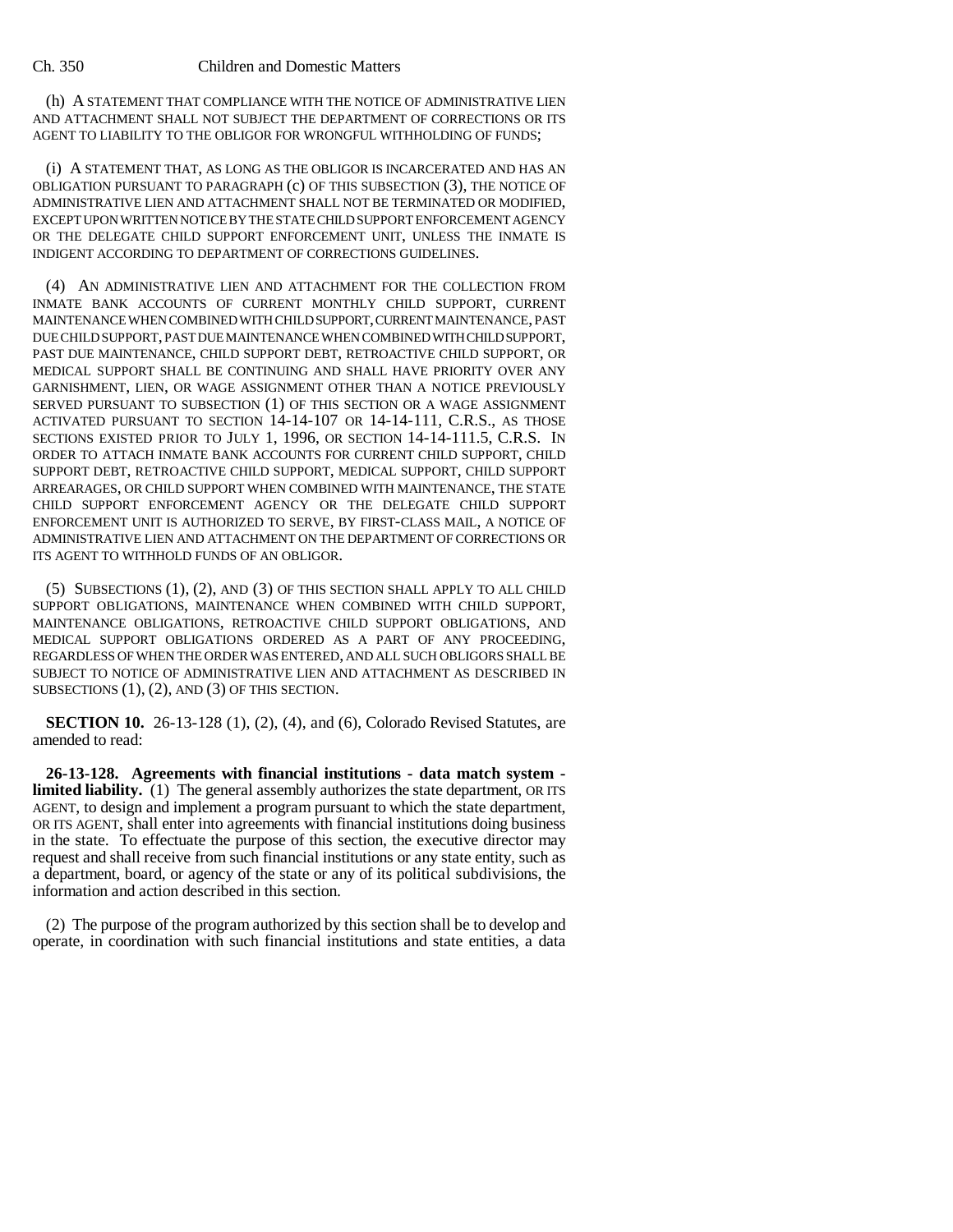match system, using automated data exchanges, to the maximum extent feasible, in which each such financial institution or state entity is required to provide semiannually the name, record address, and social security number, or other taxpayer identification number, of any account holder or customer that maintains an account at such institution or entity and who owes past-due child support, as identified by the state by name and social security number, or other taxpayer identification number. The state department shall enter into an agreement with each financial institution and state entity, which agreement shall specify a schedule of data matches. The agreement shall provide that the financial institution or state entity shall have DATA MATCH BE PERFORMED BY THE FINANCIAL INSTITUTION WITHIN forty-five days after the receipt of the informational electronic or magnetic data. from the child support enforcement agency to conduct the data match required by this subsection  $(2)$ . The agreement shall also provide that the financial institution or state entity shall return the data BE RETURNED in electronic or magnetic form to the child support enforcement agency within three business days after conducting the data match. The financial institution or state entity shall include information concerning all accounts where a data match occurs, including, but not limited to, information regarding joint accounts, partnership accounts, sole proprietorship accounts, custodial accounts, and commercial accounts. The child support enforcement agency shall make a reasonable effort to accommodate those financial institutions upon which the requirements of this section would pose a hardship. The financial institution or entity, in response to a notice of lien or levy from the state department, shall encumber or surrender assets, except for custodial accounts created pursuant to the "Colorado Uniform Transfers to Minors Act", article 50 of title 11, C.R.S., and except for trust accounts of moneys held in trust for a third party, held by such institution or entity on behalf of any obligor parent who is subject to a child support lien, subject to any right of setoff the financial institution may have against such assets. In addition to any right of setoff the financial institution may have, Before the financial institution surrenders any assets of the obligor parent to the state department, the financial institution shall MAY apply, AT THE SOLE DISCRETION OF THE FINANCIAL INSTITUTION, any assets held by the financial institution on behalf of the obligor parent against the balance of any amounts owed by the obligor parent to the financial institution, regardless of whether the obligor parent is in default under any agreement with the financial institution or whether any payments are currently due to the financial institution. subject to prior agreement of the obligor parent.

(4) The state **board shall promulgate rules addressing** DEPARTMENT SHALL ASSURE, THROUGH RULES OF THE STATE BOARD, THAT THERE ARE appropriate procedures to be followed by THE STATE DEPARTMENT OR the delegate child support enforcement unit with respect to certain special types of financial institution accounts, including but not limited to joint, partnership, sole proprietorship, custodial, and commercial accounts, which rules shall identify factors the delegate child support enforcement unit shall consider in determining whether to attach the account or any portion of such account. Such rules shall specifically provide that custodial accounts created pursuant to the "Colorado Uniform Transfers to Minors Act", article 50 of title 11, C.R.S., and trust accounts of moneys held in trust for a third party shall not be attached, encumbered, or surrendered for purposes of enforcing support.

(6) A financial institution shall be entitled to reimbursement A REASONABLE FEE in the amount of five cents per name per quarter, for the costs associated with designing and implementing a system for compliance with the requirements of this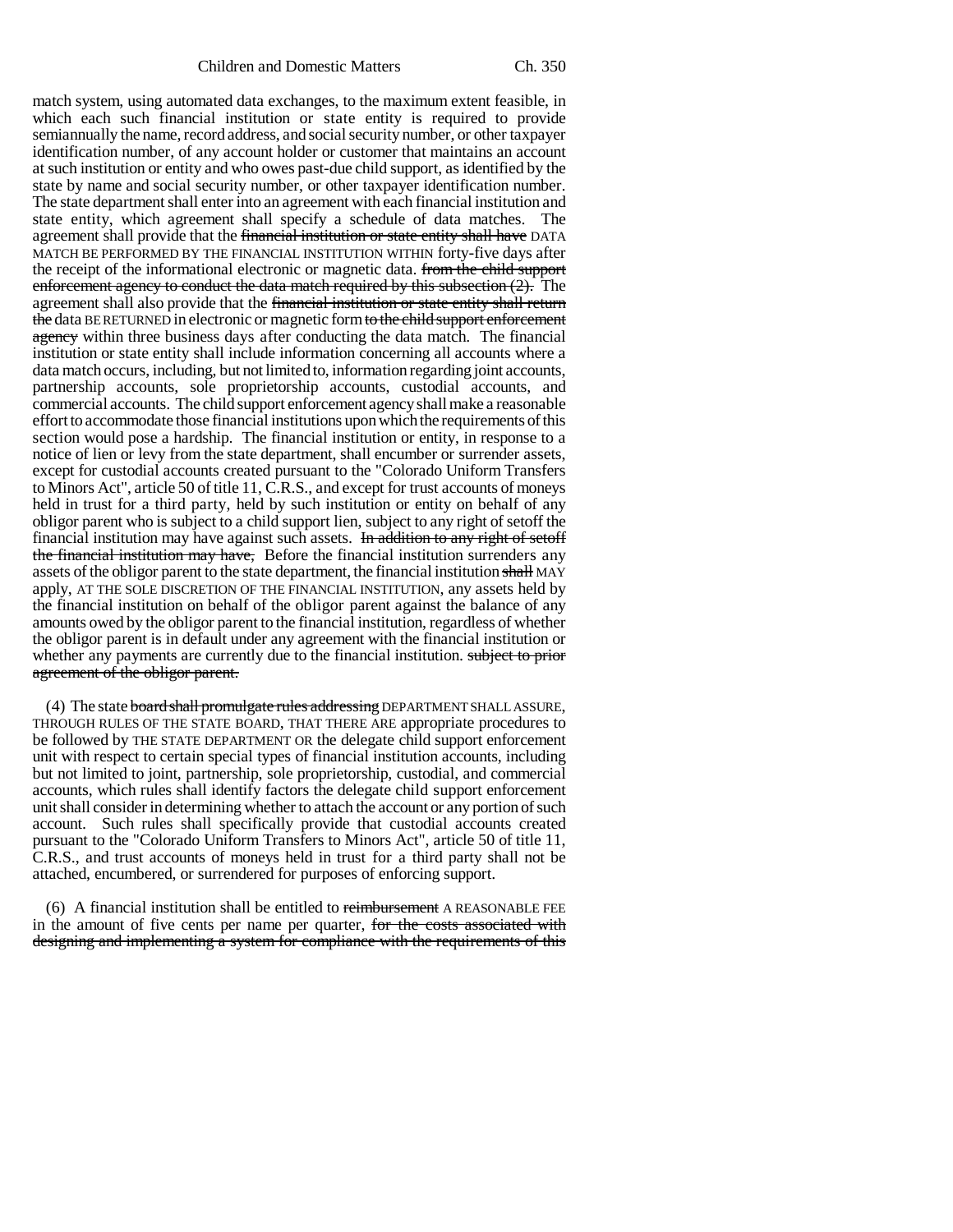article, not to exceed the actual ITS costs, associated with designing and implementing such a system. FOR FULFILLING THE REQUIREMENTS OF SUBSECTION (2) OF THIS SECTION.

**SECTION 11.** 42-2-107 (3), Colorado Revised Statutes, is amended to read:

**42-2-107. Application for license or instruction permit - anatomical gifts donations to organ and tissue donation awareness fund - legislative declaration - repeal.** (3) (a) EXCEPT AS OTHERWISE PROVIDED IN PARAGRAPH (b) OF THIS SUBSECTION (3), on  $\sigma$  and after July 1, 1974, OCTOBER 1, 2000, an application for a driver's, minor driver's, or provisional driver's license and SHALL INCLUDE THE APPLICANT'S SOCIAL SECURITY NUMBER. IF THE APPLICANT DOES NOT HAVE A SOCIAL SECURITY NUMBER, THE APPLICANT SHALL SUBMIT A SWORN STATEMENT, TOGETHER WITH THE APPLICATION, STATING THAT THE APPLICANT DOES NOT HAVE A SOCIAL SECURITY NUMBER. The license issued as a result of said application may, at the applicant's option, contain an identification number, which shall be the applicant's social security number.

(b) IF FEDERAL LAW IS CHANGED TO PROHIBIT THE COLLECTION OF SOCIAL SECURITY NUMBERS ON DRIVER'S LICENSE APPLICATIONS, THE DEPARTMENT SHALL AUTOMATICALLY STOP ITS PRACTICE OF INCLUDING APPLICANTS' SOCIAL SECURITY NUMBERS ON APPLICATIONS FOR DRIVER'S, MINOR DRIVER'S, AND PROVISIONAL DRIVER'S LICENSES AS SPECIFIED IN PARAGRAPH (a) OF THIS SUBSECTION (3).

**SECTION 12.** 14-14-113 (1) (a), Colorado Revised Statutes, is amended to read:

**14-14-113. Recordation of social security numbers in certain family matters.** (1) (a) (I) EXCEPT AS OTHERWISE PROVIDED IN SUBPARAGRAPH (II) OF THIS PARAGRAPH (a), effective July 1, 1997, every application for, or application for the renewal of, a professional or occupational license or certificate, a commercial driver's license pursuant to section 42-2-403, C.R.S., or a marriage license pursuant to section 14-2-105 sought by an individual person shall require the applicant's social security number. Such social security number shall be recorded on the application regardless of the licensing agency's use of another number on the social security field on the license. Nothing in this paragraph (a) shall be construed to require that a person's social security number appear on the professional or occupational license, commercial driver's license, or marriage license.

(II) NOTWITHSTANDING THE PROVISIONS OF SUBPARAGRAPH (I) OF THIS PARAGRAPH (a), IF AN APPLICANT FOR A PROFESSIONAL OR OCCUPATIONAL LICENSE, COMMERCIAL DRIVER'S LICENSE, OR MARRIAGE LICENSE SUBMITS A SWORN STATEMENT, TOGETHER WITH THE APPLICATION, STATING THAT THE APPLICANT DOES NOT HAVE A SOCIAL SECURITY NUMBER, SUCH APPLICANT SHALL NOT BE REQUIRED TO PROVIDE A SOCIAL SECURITY NUMBER ON HIS OR HER APPLICATION AS REQUIRED IN SUBPARAGRAPH (I) OF THIS PARAGRAPH (a).

**SECTION 13. Appropriation - adjustment in 2000 long bill.** (1) In addition to any other appropriation, there is hereby appropriated, out of any moneys in the general fund not otherwise appropriated, to the department of corrections, for the fiscal year beginning July 1, 2000, the sum of fifty-four thousand eight hundred ten dollars (\$54,810) and 1.0 FTE, or so much thereof as may be necessary, for the